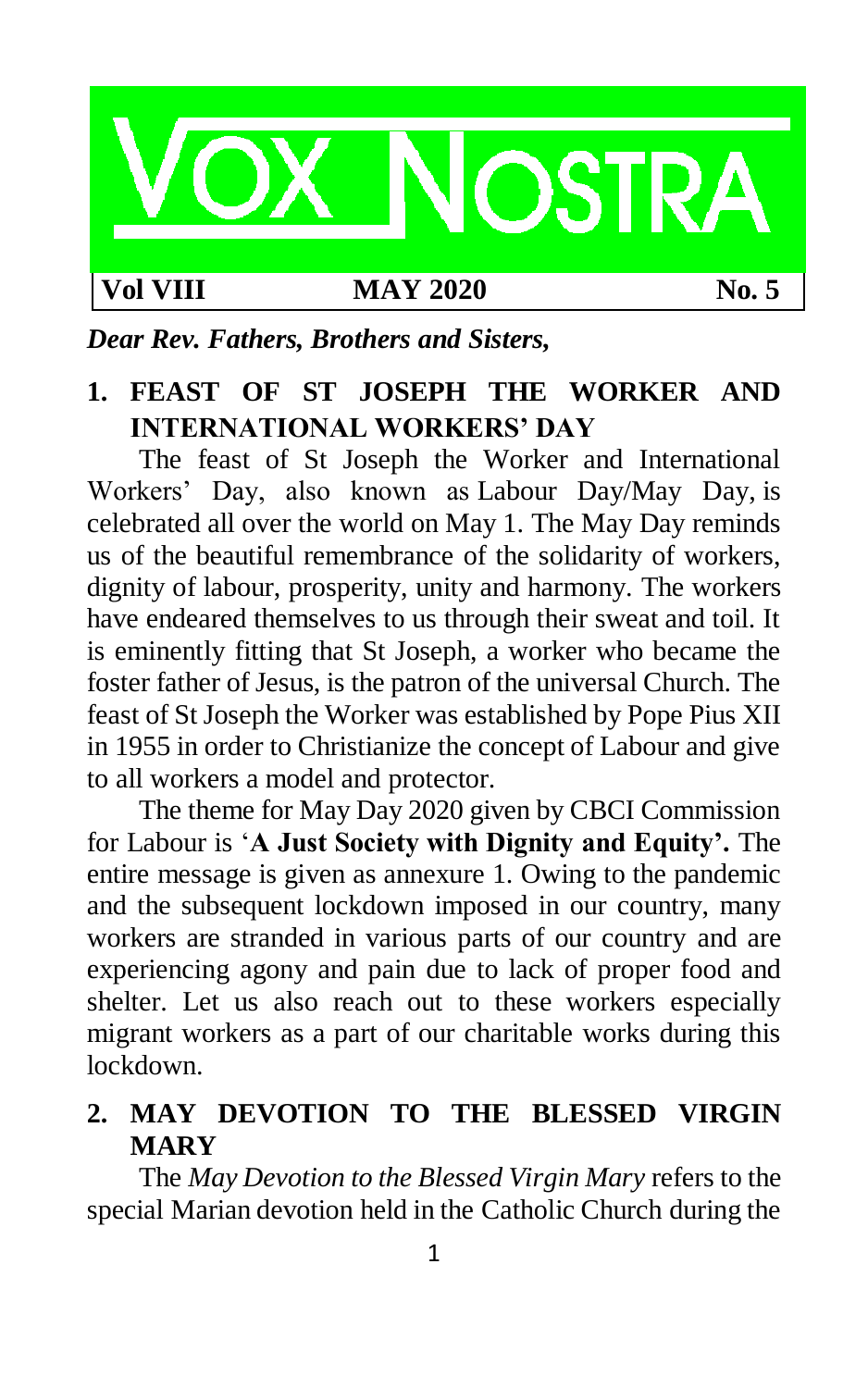month of May honouring Mother Mary as the 'Queen of May'. Catholics offer special honour to Mother Mary in May: pilgrimages, visits to Marian shrines, little sacrifices in her honour, and a more attentive recitation of the Rosary. In the prevalent circumstances, let us encourage our parishioners to pray the Rosary daily which definitely would help in their faithlife in the absence of the Sacraments.

Through a letter on 25 April 2020, Pope Francis has given a special call to pray the Rosary in families and also given us two Marian prayers to be recited after the Rosary. The full text of the letter is given as annexure 2. The Church has solicited the prayerful intercession of the Blessed Virgin Mary during various crises and pandemics in the past and she has helped the world with her maternal intercession. Hence, let us earnestly request our parishioners to pray the Rosary during the month of May so that God may deliver us all from the pandemic of Covid-19.

## **3. VOCATION SUNDAY**

Vocation Sunday is celebrated each year on the fourth Sunday of Easter, which falls on 3rd May this year. The purpose of the World Day of Prayer for Vocations is to publicly celebrate vocations to ordained ministry and religious life in all its forms. In his message for the *2020 World Day of Vocations, titled 'Words of Vocation',* Pope Francis asks the Church to continue to promote vocations and invites the Church to touch the hearts of the faithful and enable each of them to discover with gratitude God's call in their lives, to find courage to say "yes" to God, to overcome all weariness through faith in Christ, and to make of their lives a song of praise for God, for their brothers and sisters, and for the whole world. The entire message of Pope Francis is given as annexure 3. Let us earnestly pray for vocations so that the Lord of the harvest may send enough labourers to work in his vineyard.

## **4. WORLD DAY FOR COMMUNICATIONS**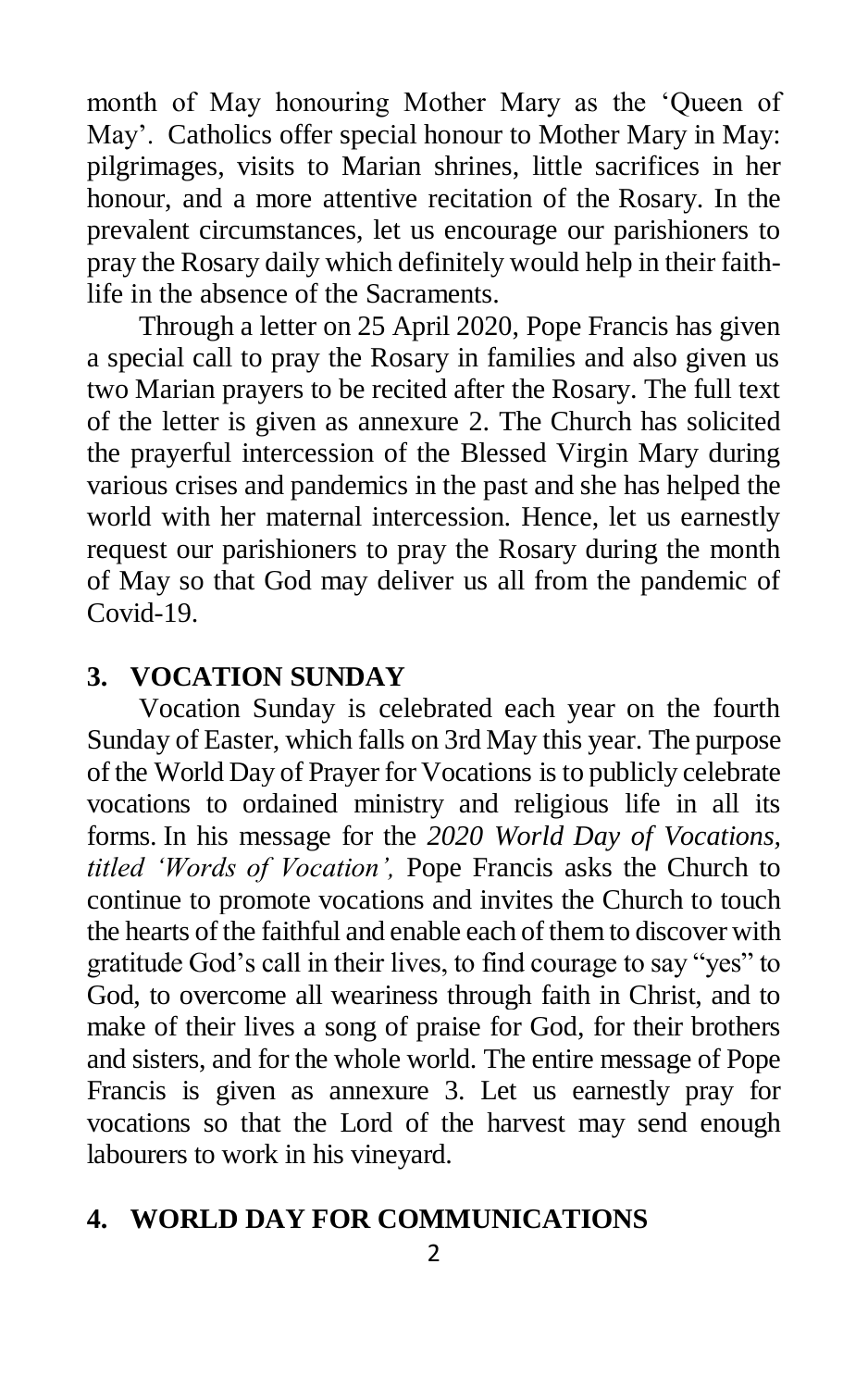World Day for Communications is celebrated each year on the Sunday before Pentecost and this year it falls on 24 May 2020. This day was established by Pope Paul VI, after Vatican II, in order to draw attention to "the vast and complex phenomenon of the modem means of social communication". "We need stories that reveal who we truly are, also in the untold heroism of everyday life," Pope Francis writes in his message for the World Communications Day 2020. The message was released at the Vatican on 24 January 2020, the feast of St Francis de Sales, patron saint of journalists. The message is based on the theme, 'That you may tell your children and grandchildren' (Ex 10:2): Life becomes history." The passage, drawn from the [Book of Exodus,](https://catholiccourier.com/articles/book-of-exodus) highlights the importance of sharing "knowledge of the Lord" and meaningful memories, stories and experiences, so that they may transform people's lives, he wrote. With fake news becoming ever more sophisticated, people need the wisdom, courage and patience to discern and embrace constructive stories in their daily life. The entire message is given as annexure 4.

## **5. PENTECOST SUNDAY**

The Pentecost Sunday falls on 31 May 2020 this year celebrating the birth of the Church with the descent of the Holy Spirit on Blessed Virgin Mary and the apostles of Jesus. They were united in prayer waiting for the descent of the Holy Spirit as promised by Jesus. The Holy Spirit has been guiding the Church ever since in her trials and tribulations, keeping her united with the Lord and proclaiming the message of salvation to the world. As we celebrate the Pentecost Sunday, let us pray to the Holy Spirit to fill us, all, with his gifts to bear abundant fruit in the service of the Lord. May the Holy Spirit guide us in all the endeavours of our Diocese and thus help us carry forward the mission entrusted to her by our Lord Jesus Christ.

## **6. PROGRAMMES IN MAY 2020**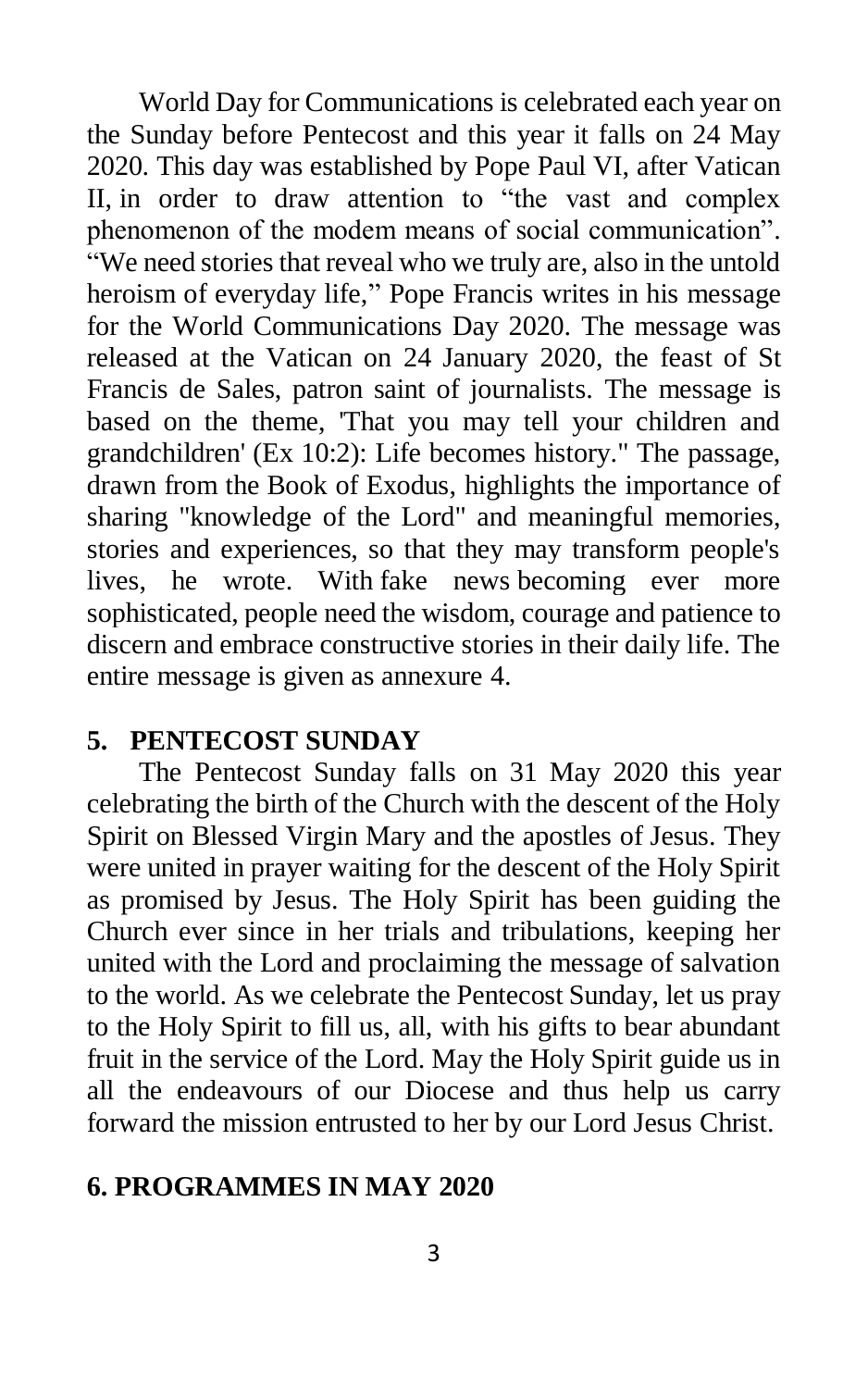Since there is lockdown in our state, all scheduled programmes for the month of May 2020 stand cancelled. All these programmes may be rescheduled after the situation permits us to hold such programmes. There may be a bit relaxation in terms of some services due to the improved situation in our district without any reported cases of the corona virus as of now. Yet, let us keep ourselves safe and continue to pray so that the whole world is redeemed from this pandemic.

#### **7. CHARITY DURING LOCKDOWN**

In my previous circulars, I had asked the parish priests to organize charitable works and reach out to the people who are in need during the lockdown. I am glad that most of the parishes have done their best to reach out to the needy, poor and elderly. I sincerely thank and appreciate them for this generosity during this time of the pandemic. I earnestly request you to continue to identify the needy in your neighbourhood and help them through the members of the Parish Pastoral Council and various associations.

## **8. RE-REGISTRATION OF 12A AND 80G**

Based on the Budget for the FY 2020-21 and the Finance Act 2020, our Procurator has given us very important communication. Please go through the same and comply with the necessary requirements.

#### **9.** *LAUDATO SI* **WEEK**

The Holy Father has called for a *Laudato Si* Week starting on 16th and culminating on the 24th May, 2020 with a Worldwide Day of Prayer for the Earth, our common home. In his video message, Pope Francis reflects, "What kind of world do we want to leave to those who will come after us, to children who are growing up? Motivated by this question, I would like to invite you to participate in Laudato Si' Week from 16-24 May 2020. It is a global campaign on the occasion of the fifth anniversary of the encyclical letter Laudato Si' on the care of